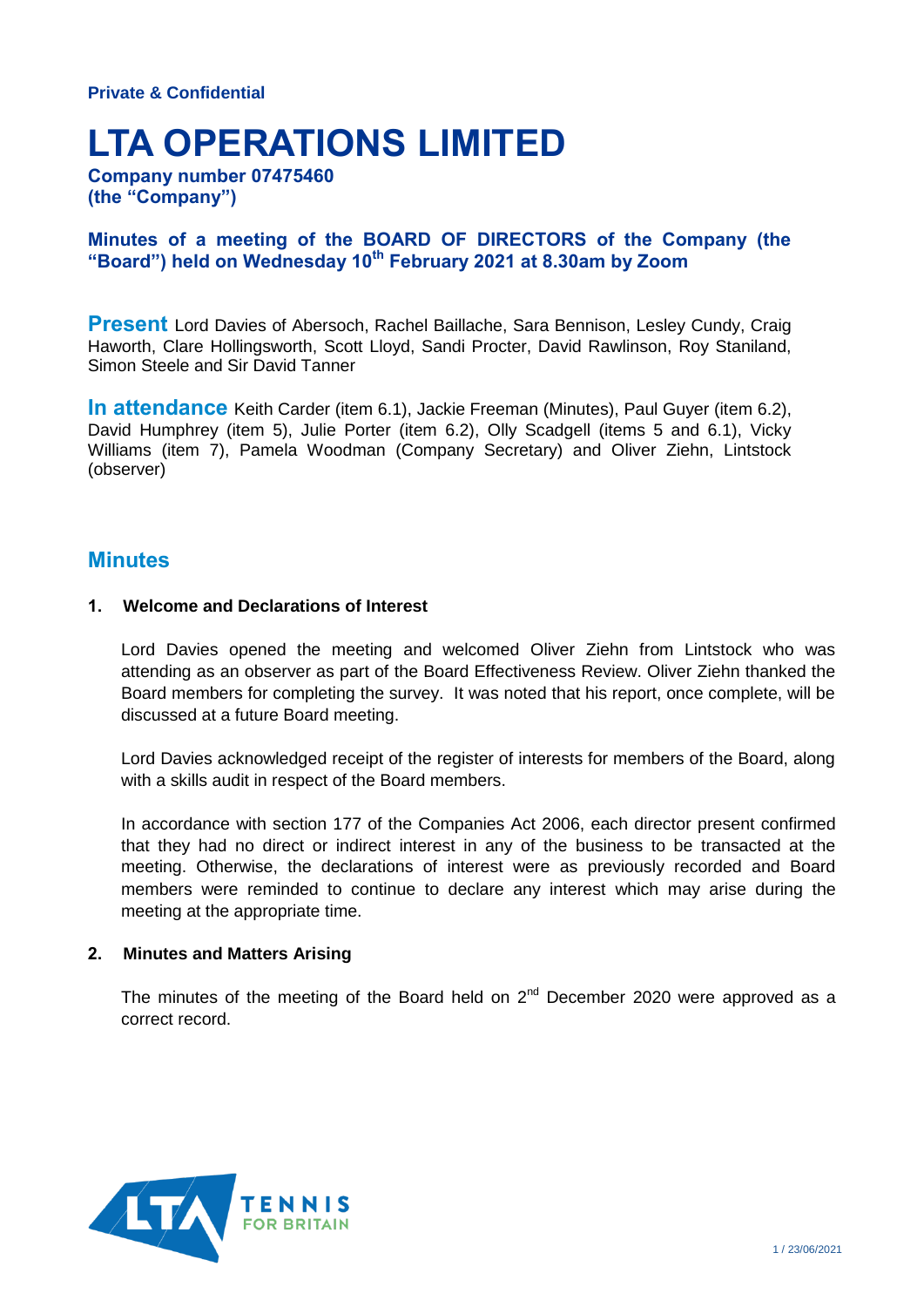## **2.1 Participation benchmarking against other sports to be included in future updates**

He will ensure that the Board are kept up to date with benchmarking data on an ongoing basis. Sir David Tanner thought that the possible introduction of summer school activities would provide an opportunity for tennis.

All other matters were either on the agenda for later in the meeting or would be carried forward to a later meeting.

### **3. Business Update**

Board members had received a comprehensive summary in the Board pack. This was taken as read and Scott Lloyd provided the following further updates:

### **Grass Court calendar**

[Roy Staniland declared a conflict of interest and did not take part in the discussion]

Faced with ongoing issues arising from the Covid-19 pandemic, coupled with the potential need to create bio-secure bubbles around the major events, the LTA, in consultation with the AELTC, put forward a revised, streamlined grass court season calendar which has now been approved by the ATP and WTA and was laid out in the Business update. The Board were supportive of the changes to the calendar.

### **Club support toolkit**

Scott Lloyd said that by opening up venue registration to schools and parks, there are currently 4,000 registered venues up from c.2700 a year (and with a target of 5,000 for end of 2021).

## **Club health survey/Volunteer Engagement**

Scott Lloyd informed the Board that the levels of satisfaction and engagement had risen significantly year on year amongst clubs and volunteers. A metric to gauge the LTA's reputation more broadly was part of the 2020 Dashboard and will be ongoing and Scott Lloyd would ask Ben Wiseman, Head of Corporate Affairs, to present the Corporate Affairs strategy, including stakeholder engagement plans, to the Board at an appropriate juncture.

## **NTC**

Scott Lloyd said that in order to maintain the level of facilities the NTC provides to players and coaches, it has been decided to amend the community programme offering. This change remains compliant with planning conditions.

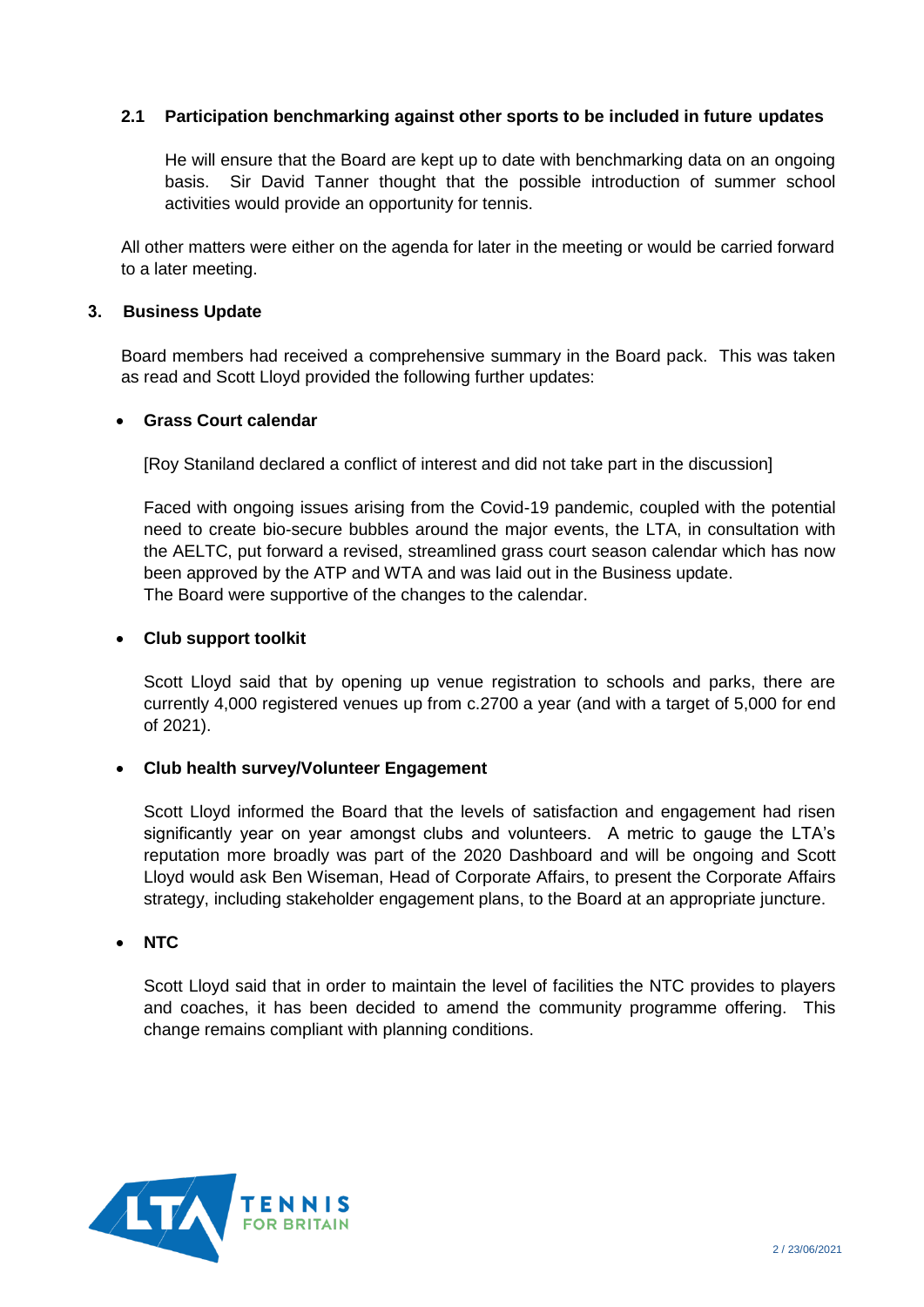## **Weather The Court**

Scott Lloyd reported that the weather the court campaign had been successful and that there had been a 32% increase in participation in December 2020 year on year. A full report had been prepared and this would be uploaded to the board pack app following the meeting.

The following items were included in the Board pack and noted:

- **3.1 2020 Progress Overview**
- **3.2 2020 Dashboard**
- **3.3 LTA VMOST**
- **3.4 2021 Priority Activity Report**

### **3.5 Draft 2021 Business Objectives**

Scott Lloyd said that the metrics for the 2021 Business Objectives were discussed at the Remuneration Committee last week and the shape and form of the Dashboard for 2021 was approved in principle. Scott Lloyd and his Executive team would be fine tuning some of the metrics in light of any government roadmap for the resumption of tennis and a final Dashboard would be brought back to the Board in March.

Scott Lloyd also said that the participation team is in the process of preparing a county Dashboard, consistent with the LTA one, which would be shared with the Council in March.

### **4. Finance update**

Simon Steele's finance report, included in the Board pack, was taken as read. He highlighted the EBITDA for the full year and the full year result at net reserve level. A more detailed update will be provided at the Board meeting in March.

Simon Steele explained that the LTA is in the process of submitting an application to the government's Sports Winter Support fund. Board members would be asked for their consent for Know Your Customer checks to be carried out and details would be sent after the Board meeting.

Simon Steele informed the Board that the timelines for decommissioning Siebel are currently being reviewed to ensure full transfer of knowledge both to the LTA and Deloitte. However, any changes in dates should not impact customer or product launches.

In response to a question about producing a 2 year financial forecast, Scott Lloyd said that the dashboard now identifies a net reserve movement covering 2019-2021 and the financial forecasts from 2021-2023 will be updated as soon as there is visibility of what The Championships will look like this year.

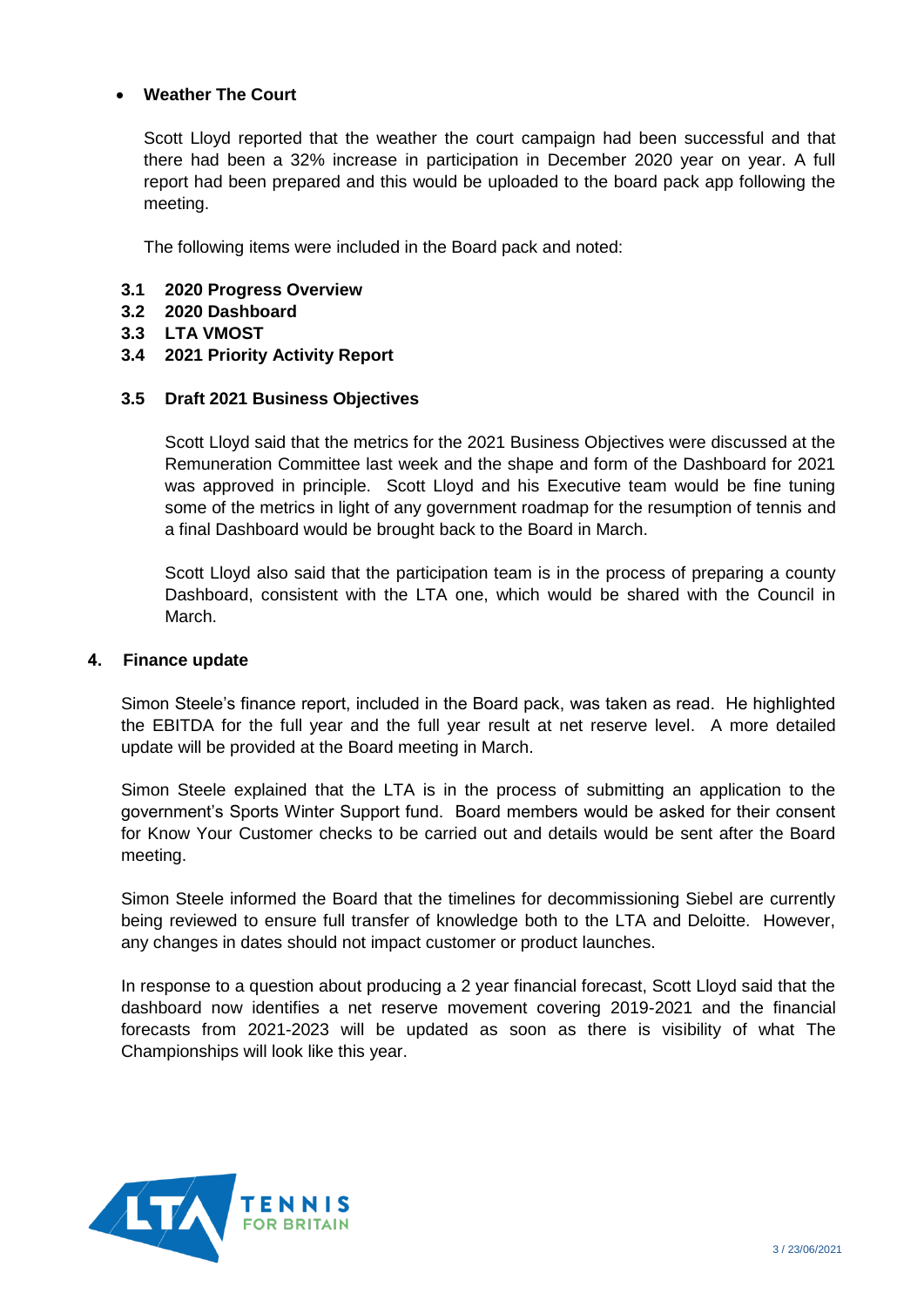Lord Davies passed on thanks to Simon Steele that he had received from The All England Club on his collaboration with the Club in respect of financial planning and management.

## **5. Safeguarding update**

[Olly Scadgell and David Humphrey joined the meeting]

David Humphrey's report was taken as read. He noted that most referrals were now being made to the Safeguarding team by welfare officers, which showed the benefit of providing training and getting the message across.

[David Humphrey left the meeting]

## **6. Key Business areas**

[Keith Carder joined the meeting]

## **6.1 World Tennis Number**

Keith Carder, Head of Competition, gave a presentation on the introduction of the World Tennis Number and a copy of the slides was included in the Board pack. He noted that his team has seen over 1,000 people on webinars about World Tennis Number, which Craig Haworth noted had been really good.

Lord Davies thanked Keith Carder for the presentation.

[Keith Carder and Olly Scadgell left the meeting]

## **6.2 Facility Investment Strategy update**

[Julie Porter and Paul Guyer joined the meeting]

Craig Howarth declared a conflict of interest.

Paul Guyer gave the Board an overview of the facilities strategy in light of the consequences of Covid and the need to protect existing indoor venues, and those of potential strategic and national importance and those of importance in respect of delivering the domestic competition calendar Protecting the 54 existing Community Indoor Tennis Centres (CITCs) is a priority as a number are at risk of closure. The paper provided the context should there be a potential need for capital investment later in the year. The Board were supportive of the need to protect existing venues but Lord Davies suggested that it might be that a separate Board meeting would be convened to discuss extra investment in the context of the overall capital expenditure requirements. Simon Steele pointed out that it is still expected that facility investment requests would come in through The LTA Trust.

[Julie Porter and Paul Guyer left the meeting]

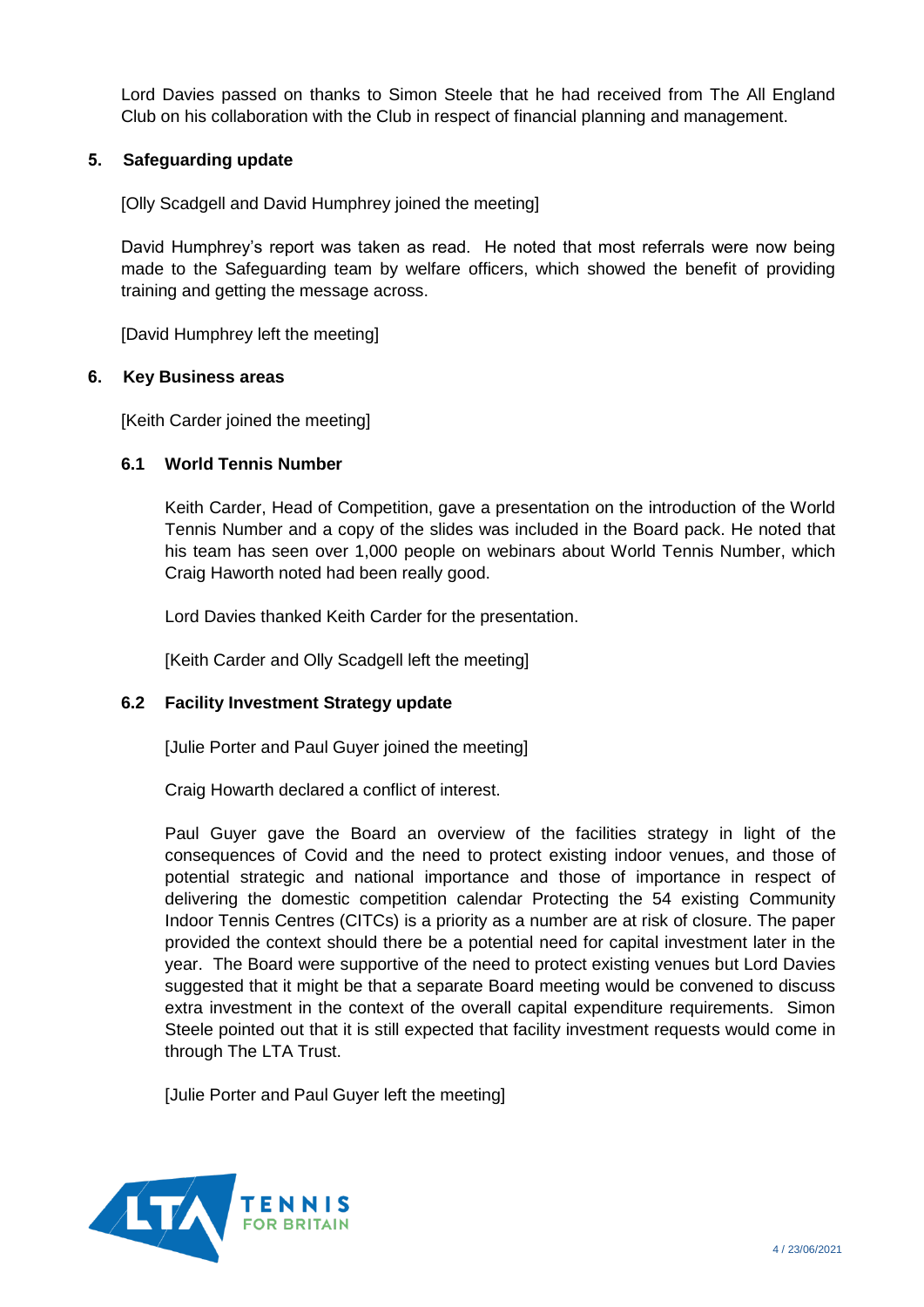## **7. Inclusion & Diversity Strategy update**

[Vicky Williams joined the meeting]

Vicky Williams gave a presentation on the Inclusion & Diversity strategy. The Board fed back their observations. Vicky Williams noted the Board's observations and confirmed that she would present the final strategy for the Board to sign off at the meeting in March.

[Vicky Williams left the meeting]

## **8. Verbal Updates from Committees**

## **8.1 TDC Work Streams and Objectives**

A paper outlining the membership and objectives of the TDC work streams for 2021 was included in the Board pack and taken as read. Roy Staniland recorded his thanks to Olly Scadgell, Abbie Lench and the LTA team for the support they had given.

## **9. Reports for Noting**

### **9.1 Business Update**

Scott Lloyd had provided further updates under item 3 of the agenda.

### **9.2 Health & Safety Report**

The Health & Safety report was noted.

### **10. AOB**

It was noted that it had been confirmed that an additional Board meeting would be held on  $29<sup>th</sup>$ March 2021 from 4-6pm and Scott Lloyd said that the agenda would include a presentation from Michael Bourne, Performance Director, the I&D Strategy, Digital Strategy update and an update on financial scenario planning based on the latest guidelines for the resumption of tennis.

Simon Steele, Pamela Woodman and Jackie Freeman left the meeting before a Closed Session was held.

Post meeting, Lord Davies asked for his thanks to be recorded to Stephen Farrow for his huge contribution to the LTA over the past 10 years and wished him well in his new role.

There being no further business, the meeting was closed.

Signed ………………………………….. Date …………………………………….

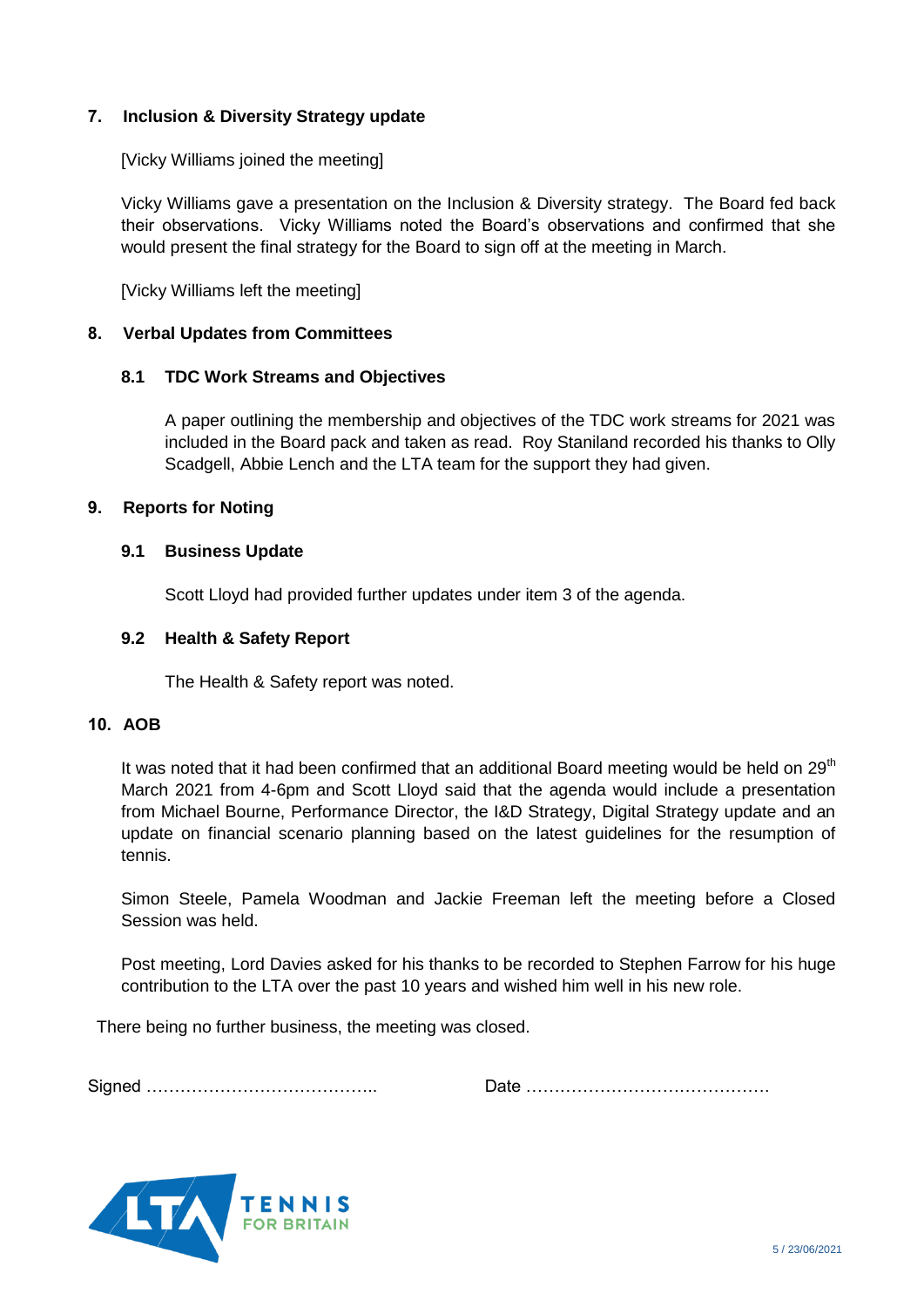# **LAWN TENNIS ASSOCIATION LIMITED**

**Company number 07459469 (the "Company")**

## **Minutes of a meeting of the BOARD OF DIRECTORS of the Company (the "Board") held on Wednesday 10th February 2021 at 8.30am by Zoom**

## **Present**

Lord Davies of Abersoch, Rachel Baillache, Sara Bennison, Lesley Cundy, Craig Haworth, Clare Hollingsworth, Scott Lloyd, Sandi Procter, David Rawlinson, Roy Staniland, Simon Steele and Sir David Tanner

## **In attendance**

Jackie Freeman (Minutes), Pamela Woodman (Company Secretary), Vicky Williams (item 5 only) and Oliver Ziehn, Lintstock (Observer)

# **Minutes**

### **1. Welcome and Declarations of Interest**

Lord Davies opened the meeting and welcomed Oliver Ziehn from Lintstock who was attending as an observer as part of the Board Effectiveness Review. Oliver Ziehn thanked the Board members for completing the survey. It was noted that his report, once complete, will be discussed at a future Board meeting

Lord Davies acknowledged receipt of the register of interests for members of the Board, along with a skills audit in respect of the Board members.

In accordance with section 177 of the Companies Act 2006, each director present confirmed that they had no direct or indirect interest in any of the business to be transacted at the meeting. Otherwise, the declarations of interest were as previously recorded and Board members were reminded to continue to declare any interest which may arise during the meeting at the appropriate time.

### **2. Minutes and Matters Arising**

The minutes of the meeting of the Board held on  $2^{nd}$  December 2020 were approved as a correct record.

Otherwise, the remaining matter arising were on the agenda for later in the meeting.

### **3. CEO Executive Summary**

Board members had received a comprehensive summary in the Board pack. This was taken as read and Scott Lloyd supplemented his summary with a verbal update on a variety of operational and other matters. A copy of the draft 2021 Dashboard was also included.

### **4. Finance**

Board members had received a report from Simon Steele in the Board pack which was taken as read.

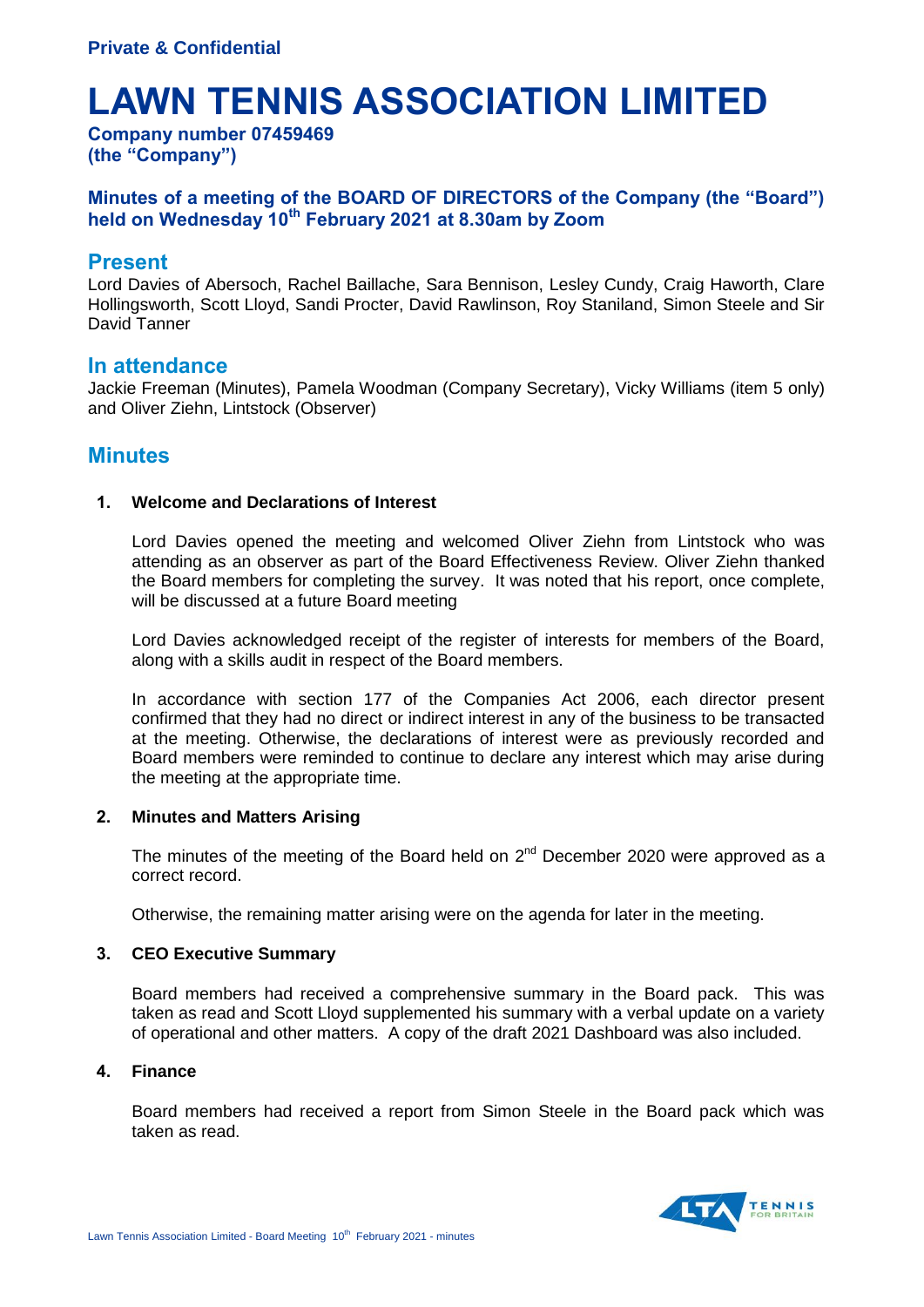## **5. Inclusion & Diversity Strategy update**

[Vicky Williams joined the meeting]

Vicky Williams gave a presentation on the Inclusion & Diversity strategy. The Board fed back their observations. Vicky Williams noted the Board's observations and confirmed that she would present the final strategy for the Board to sign off at the meeting in March.

[Vicky Williams left the meeting]

## **6. Corporate Governance**

## **6.1 Updated Remuneration Committee Terms of Reference**

 The Board approved the changes to the Remuneration Committee terms of reference as set out in annex 1 to the paper included in the Board pack.

## **6.2 Recommendations from Council Nominations Committee**

## **6.2.1 Approval of nomination of new Board Nominated Councillors**

The Board approved the nomination of the following 7 candidates below as Board Nominated Councillors [with effect from 1<sup>st</sup> March 2021]:

Lottie Birdsall-Strong Yasmin Clarke Jonathon Dawes Wasim Haq Judith Loffhagen Adrian Packer Shiv Paul

The Board agreed that the appointments were to be deemed to be confirmed as required in terms of the LTA Rules (without any further reference back to the Board), provided that (and as soon as) approval of the appointments was given by Council.

## **6.2.2 Approval of Meritorious Service Awards**

The Board approved the grant of a Meritorious Service Award to each of the persons nominated, as set out in the list of nominations contained in the Board pack.

David Rawlinson said that the number of nominations was consistent with previous years and winners would be invited to The Championships when permitted. It was agreed that David Rawlinson would ask the Council Nominations Committee to revisit the criteria for putting forward nominations with a view to ensuring that any work around inclusivity was considered as a pre-requisite. Similarly, candidates considered for the Lifetime Achievement Award should have evidence of working at